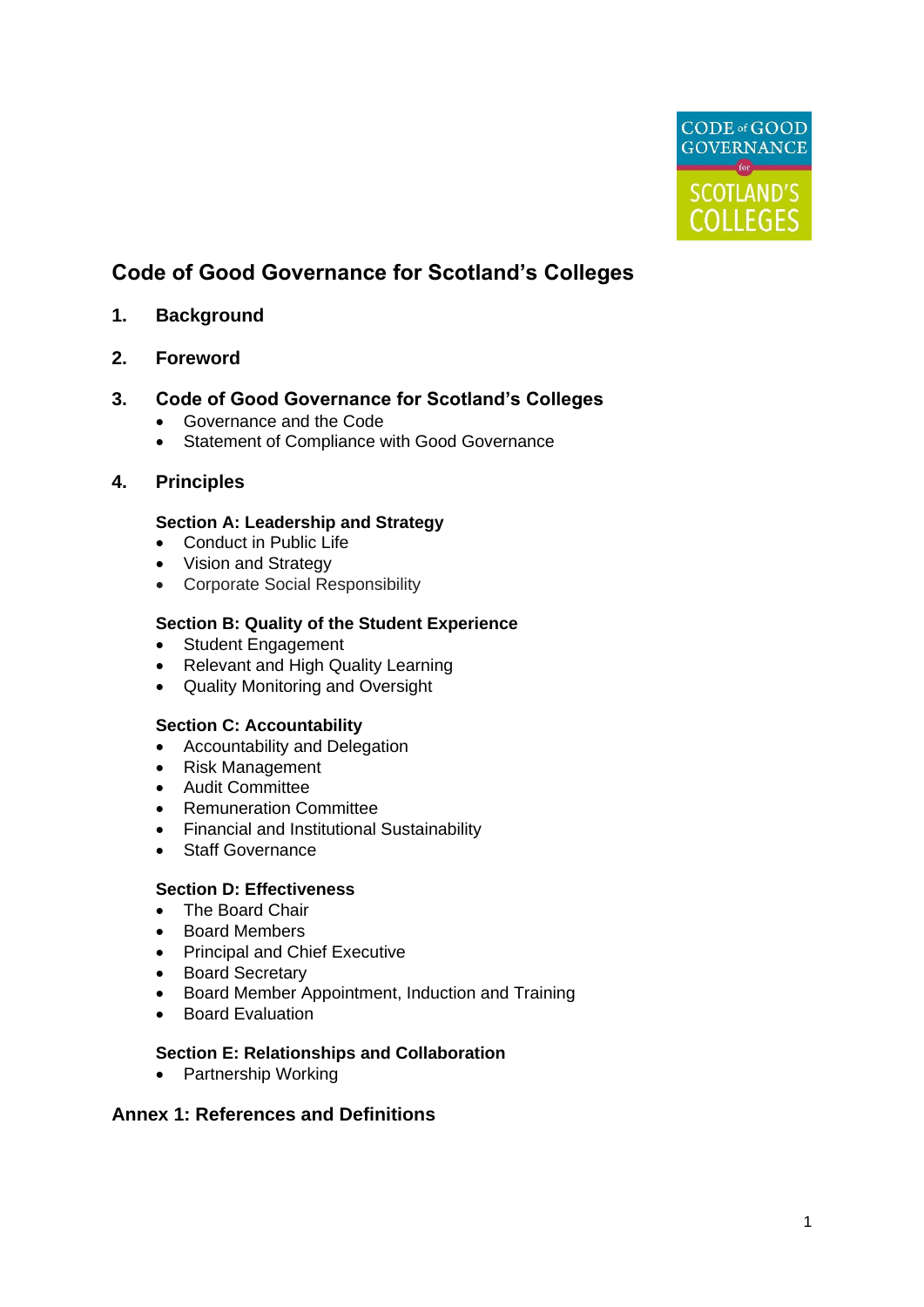# **1. Background**

The original *Code of Good Governance for Scotland's Colleges* was published in December 2014. In Summer 2016, the Good Governance Steering Group undertook a review and the Code was updated. The Cabinet Secretary's Good Governance Task Group recommendations were also taken into account during the review of the Code.

Colleges Scotland will act as custodian for any future reviews and in keeping with the way that the Code was created, the broad range of stakeholders who developed the Code will be engaged fully with any revisions.

# **2. Foreword**

Colleges in Scotland thrive in the heart of their communities, serving the interests of those communities, students, employers, governments and their agencies and other stakeholders. They have an essential and valuable role in Scottish society. In 2014/15, they enrolled almost 300,000 students and a study by EMSI (Economic Modelling Specialists International) showed that the economic impact of Scotland's colleges to the business community in Scotland is almost £15 billion each year.

Colleges and regional strategic bodies receive substantial public funding and also operate in an increasingly commercial and enterprising way. We value the significant contribution college board members make to governing our colleges and regional strategic bodies, and to their stewardship of taxpayer's money, ensuring its efficient and effective use.

Boards are expected to innovate, pursue new opportunities and take measured risks in delivering what is best for their stakeholders. In recent times, they have gone through major transformational change, embracing regionalisation and post-16 education reforms.

Against this background, it is right and proper that the highest standards of governance and propriety are expected of our boards and those individuals who serve them. This Code of Good Governance codifies the principles of good governance for learners and learning that already exist in our colleges and promotes accountability and continuous improvement in how colleges and regional strategic bodies are governed.

The Code is based on key principles and has been written in a way that is mandatory and anticipates compliance. All colleges that receive funding from the Scottish Funding Council (SFC) or from a regional strategic body must comply with the Code as a term and condition of grant. Exceptions should be rare and must be explained publicly.

In addition to demonstrating good governance, colleges and regional strategic bodies must also ensure compliance with their statutory and other obligations. The Board Secretary role is vital in providing guidance to the board on its legal and other obligations.

Colleges have an important individual and collective role to play in promoting economic, social and cultural well-being. We expect this Code to provide the essential underpinning to help discharge that role to the highest standards possible.

#### **Hugh Hall, Chair of the Good Governance Steering Group August 2016**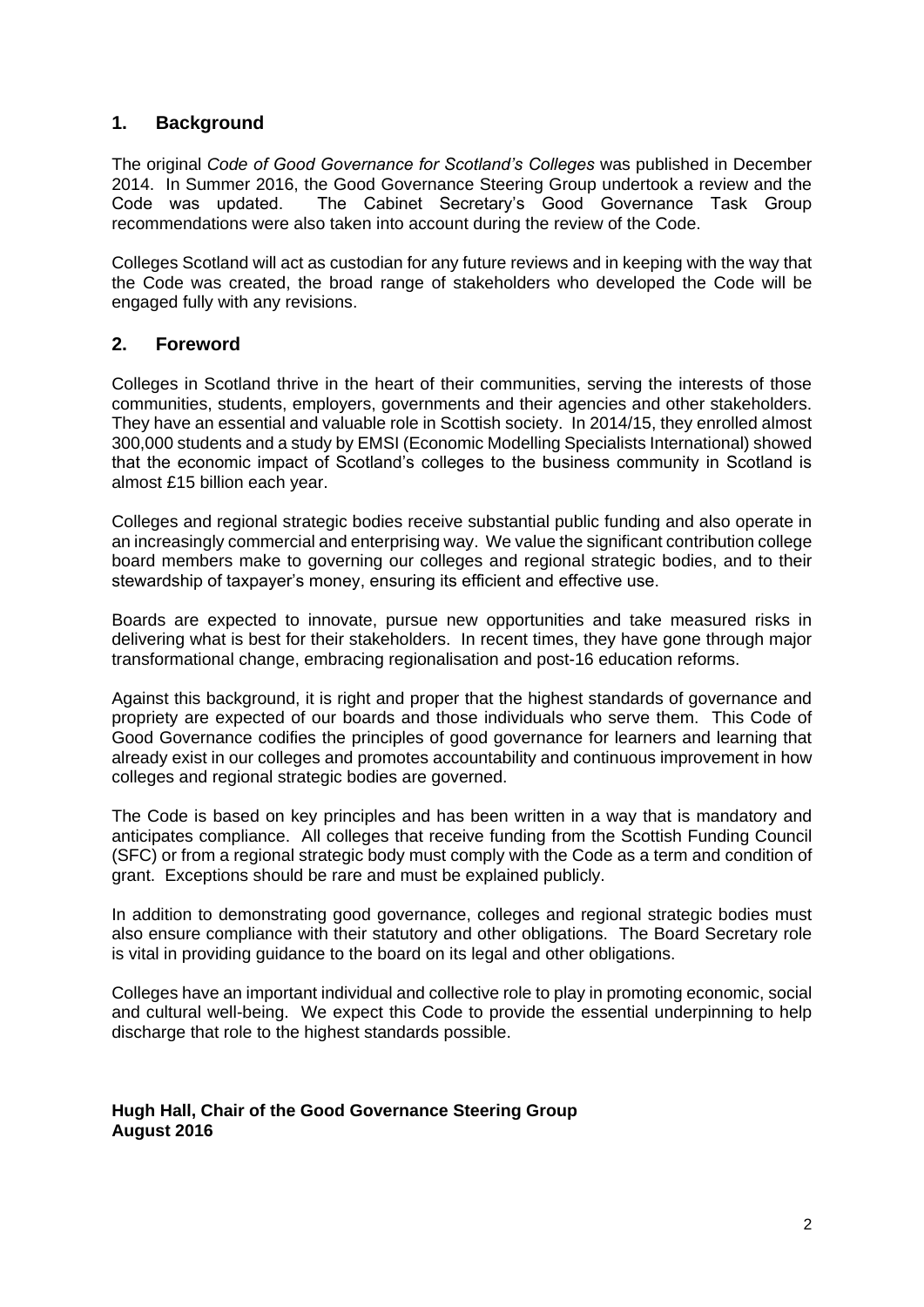# **3. Code of Good Governance for Scotland's Colleges**

# **Governance and the Code**

Corporate governance:

- is the way in which organisations are directed and controlled within a legislative framework
- defines the distribution of rights and responsibilities among the different stakeholders and participants in the organisation
- determines the rules and procedures for making decisions on corporate affairs including the process through which the organisation's objectives are set
- provides the means of achieving those objectives and monitoring performance.

Scotland's colleges refers to colleges either funded by SFC or by a regional strategic body for the provision of education. Such colleges can be incorporated or non-incorporated. The overarching purpose of good governance for Scotland's colleges is to:

- lead the college, region or regional strategic body and set its strategic direction and values
- ensure effective management and financial controls to support the student experience within a framework of public accountability and transparency
- deliver high quality learning and outcomes.

The *Code of Good Governance for Scotland's Colleges* has been developed and is owned by the college sector. Colleges are required to comply with it as a condition of grant from either SFC or their regional strategic body. It establishes standards of good governance practice for all boards and provides the essential foundations for compliance within the legislative framework.

Boards must not only follow the letter but also the spirit of the Code to ensure good governance. Boards must think deeply, thoroughly and on a continuing basis about their overall tasks and the implications of these for the roles of their individual members. Key to this is the leadership of the chair, the support given to and by the principal, and the frankness and openness of mind with which issues are discussed and tackled by all board members.

#### **Statement of Compliance with Good Governance**

Each board must state its adoption of the Code in the corporate governance statement contained in its annual financial statement. The chair, on behalf of the board, is expected to report as to how the principles have been applied by the board. Where, for whatever reason, a board's practice is not consistent with any particular principle of the Code, it should make this known to SFC or, if it is an assigned college, the regional strategic body. This should be done immediately they become aware of an inconsistency and, without exception, in advance of publishing the information. An explanation for that inconsistency must be clearly stated in its corporate governance statement. Boards will be expected to offer a clear rationale for exceptions in the context of their college's operational model and to identify mitigations.

Individual board members have duty to act on serious concerns about the governance of their body. Information on who board members can approach is included in *[The Guide for Board](http://www.collegedevelopmentnetwork.ac.uk/wp-content/uploads/2016/02/College-Board-Member-Guide-2015.pdf)  [Members in the College Sector](http://www.collegedevelopmentnetwork.ac.uk/wp-content/uploads/2016/02/College-Board-Member-Guide-2015.pdf)*.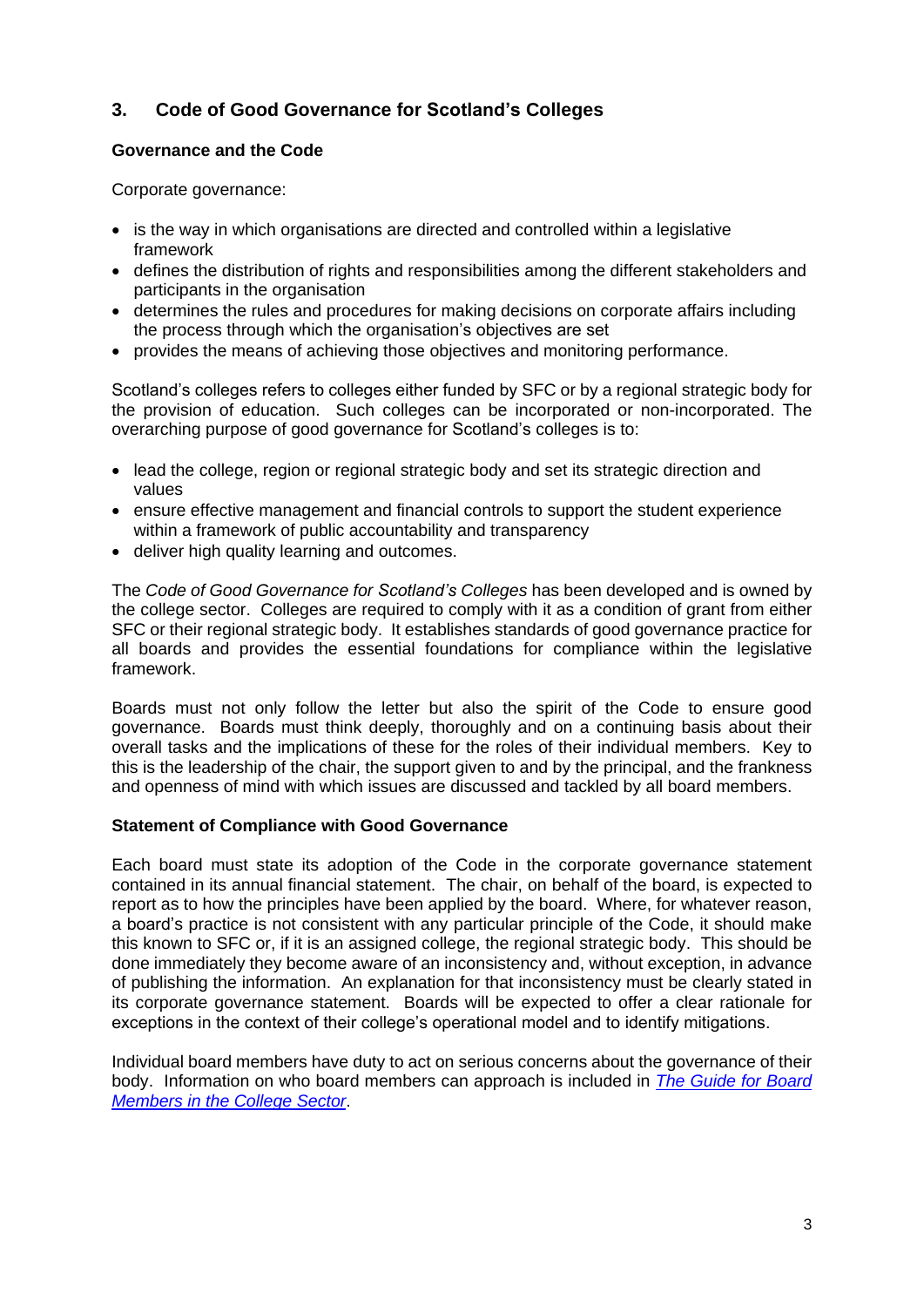# **4. Principles**

#### **Section A: Leadership and Strategy**

#### **Conduct in Public Life**

- A.1 Every college and regional strategic body must be governed by an effective board that is collectively responsible for setting, demonstrating and upholding the values and ethos of the organisation.
- A.2 Every board member must ensure that they are familiar with and their actions comply with the provisions of their board's Code of Conduct.
- A.3 The *Nine Principles of Public Life in Scotland*, which incorporate the seven Nolan principles, must be the basis for board decisions and behaviour. These key principles, which apply individually and collectively are:
	- Duty/Public Service
	- Selflessness
	- Integrity
	- Objectivity
	- Accountability and Stewardship
	- Openness
	- Honesty
	- Leadership
	- Respect

#### **Vision and Strategy**

- A.4 The board is responsible for determining their institution's vision, strategic direction, educational character, values and ethos. Regional strategic bodies must also determine the regional strategy for colleges assigned to them. The board of an assigned college must have regard to the strategy determined by the regional strategic body. Board members have a collective leadership role in fostering an environment that enables the body to fulfil its mission and meet Scottish Government priorities, for the benefit of students and the community it serves.
- A.5 The board must develop and articulate a clear vision for the region or college. This should be a formally agreed statement of its aims and desired outcomes which should be used as the basis for its overall strategy and planning processes.
- A.6 The board provides overall strategic leadership of the region or college. The board is responsible for formulating and agreeing strategy by identifying strategic priorities and providing direction within a structured planning framework.
- A.7 The board must ensure that a comprehensive performance measurement system is in place which identifies key performance indicators. It must ensure that it scrutinises performance measures and reports these on their website in a manner that is both timely and accessible to stakeholders. This will allow the board to determine whether or not the vision and mission of the region or the college are being fulfilled and that the interests of stakeholders are being met.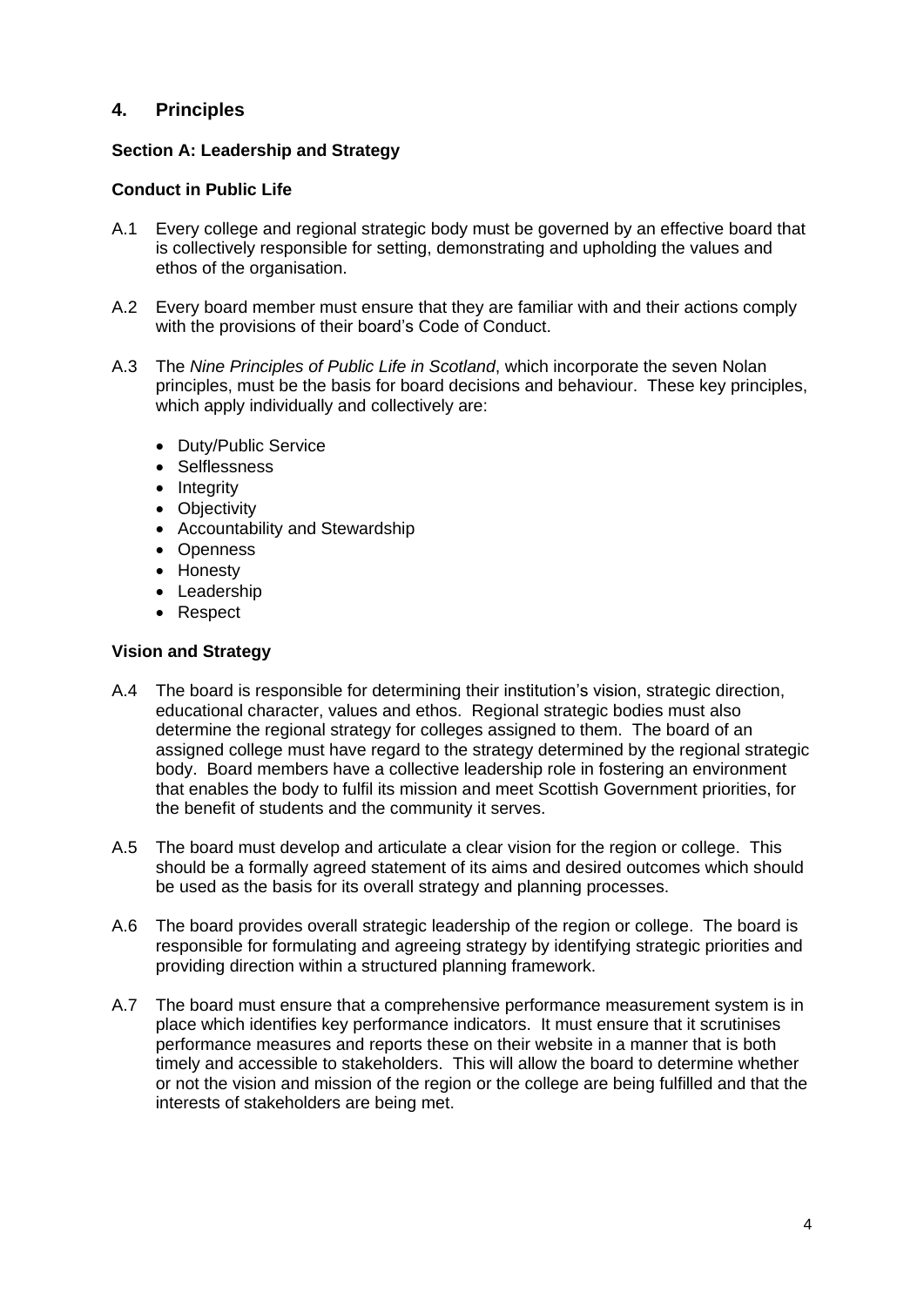- A.8 The board (except in the case of assigned college boards) is responsible for overseeing the negotiation of its outcome agreement with SFC, to meet the needs of the college or region and make best use of available funding, consistent with national strategy. The board must ensure effective engagement with all relevant stakeholders in the development of its outcome agreement and monitor performance in achieving the agreed outcomes.
- A.9 The roles and responsibilities of the boards of assigned colleges should be undertaken in the context of the roles and responsibilities of their regional strategic body. Assigned college boards must contribute constructively to the development of the outcome agreement led in its region by the regional strategic body and support the regional strategic body to monitor performance in achieving the agreed outcomes.

#### **Corporate Social Responsibility**

- A.10 The board must demonstrate high levels of corporate social responsibility by ensuring it behaves ethically and contributes to economic development while seeking to improve the quality of life of the local community, society at large and its workforce.
- A.11 The board must exercise its functions with a view to improving economic, cultural and social wellbeing in the locality of the college or region. It must have regard to social and economic needs and social inclusion.
- A.12 The board must provide leadership in equality and diversity.
- A.13 The board must seek to reflect in its membership, the make-up of the community through offering maximum opportunity of membership to a range of potential members and removing potential barriers to membership, in partnership with its regional strategic body, as appropriate.
- A.14 The board must appoint one of the non-executive members to be the senior independent member to provide a sounding board for the chair and to serve as an intermediary for the principal, other board members and the board secretary when necessary (see Annex 1 for the definition of 'non-executive'). The senior independent member should also be available where contact through the normal channels of chair, principal or secretary has failed to resolve an issue or for which such contact is inappropriate. Further information on the role of the senior independent member can be found in *[The Guide for Board Members in the College Sector](http://www.collegedevelopmentnetwork.ac.uk/wp-content/uploads/2016/02/College-Board-Member-Guide-2015.pdf)*.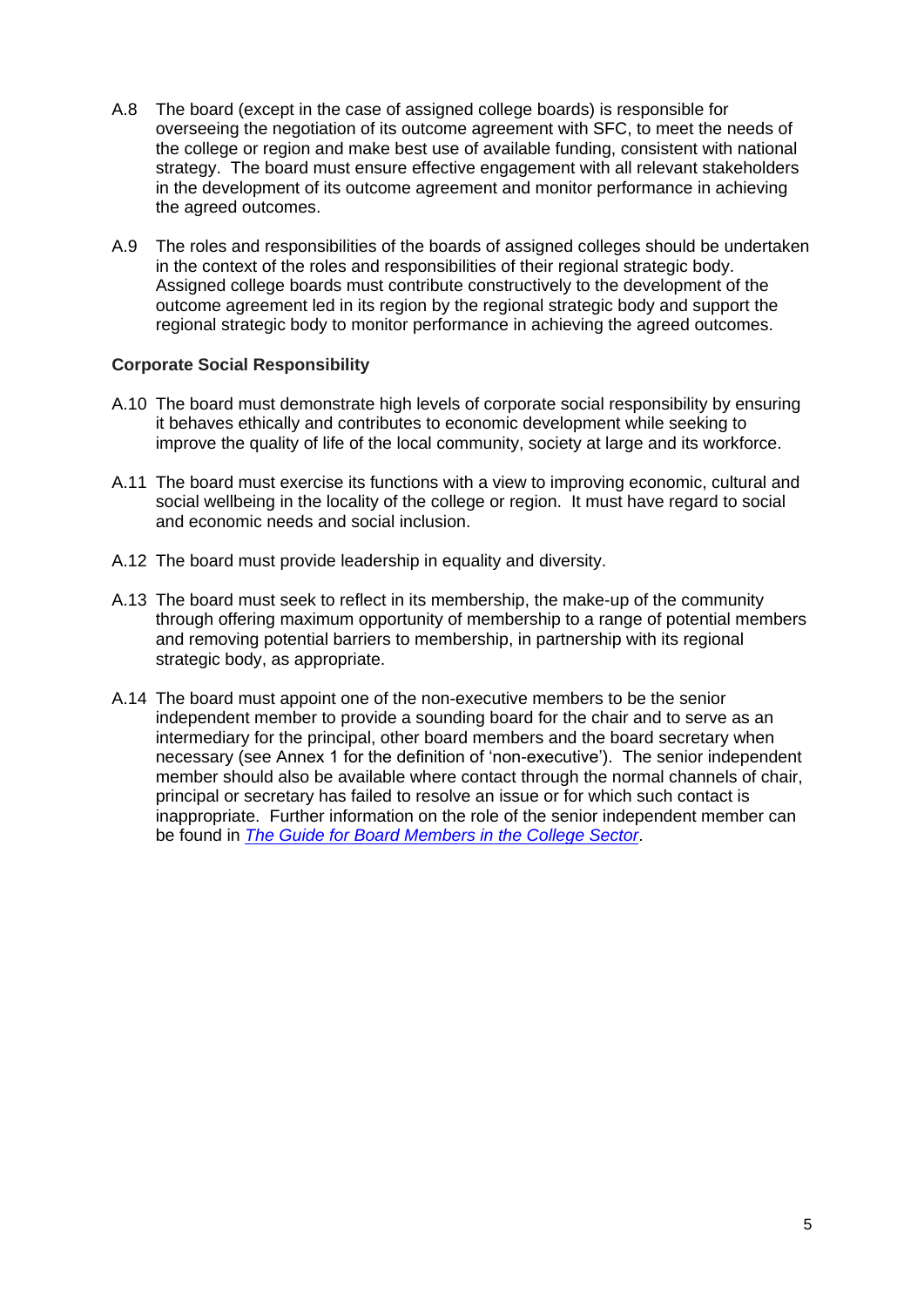# **Section B: Quality of the Student Experience**

#### **Student Engagement**

- B.1 The board must have close regard to the voice of its students and the quality of the student experience should be central to all board decisions.
- B.2 The board must lead by example in relation to openness, by ensuring that there is meaningful on-going engagement and dialogue with students, the students' association and as appropriate staff and trade unions in relation to the quality of the student experience. Consultation is essential where significant changes are being proposed.
- B.3 The board must consider the outcome of student surveys and other student engagements, and monitor action plans that could impact on the quality of the student experience.
- B.4 The college board must have regard to the *[Framework for the Development of Strong](http://www.saframework.co.uk/)  [and Effective College Students' Associations in Scotland](http://www.saframework.co.uk/)*. It must put in place robust partnership procedures (e.g. partnership agreement) to work together to achieve change and which are supported by regular and open communications.
- B.5 The college board must encourage a strong and autonomous students' association and ensure that the students' association is adequately resourced.
- B.6 The college board must ensure that the students' association operates in a fair and democratic manner and fulfils its responsibilities.
- B.7 The college board must review the written constitution of its students' association at least every five years.

#### **Relevant and High Quality Learning**

B.8 The board must seek to secure coherent provision for students, having regard to other provision in the region or college's locality. The board must be aware of external local, national and international bodies and their impact on the quality of the student experience, including community planning partners, employers, skills development and enterprise agencies and employer bodies. The board must seek to foster good relationships and ensure that the body works in partnership with external bodies to enhance the student experience, including employability and the relevance of learning to industry needs.

#### **Quality Monitoring and Oversight**

B.9 The board must ensure appropriate mechanisms are in place for the effective oversight of the quality and inclusivity of the learning experience in the college or region. The board must ensure that the college works in partnership with sector quality agencies and other appropriate bodies to support and promote quality enhancement and high quality services for students.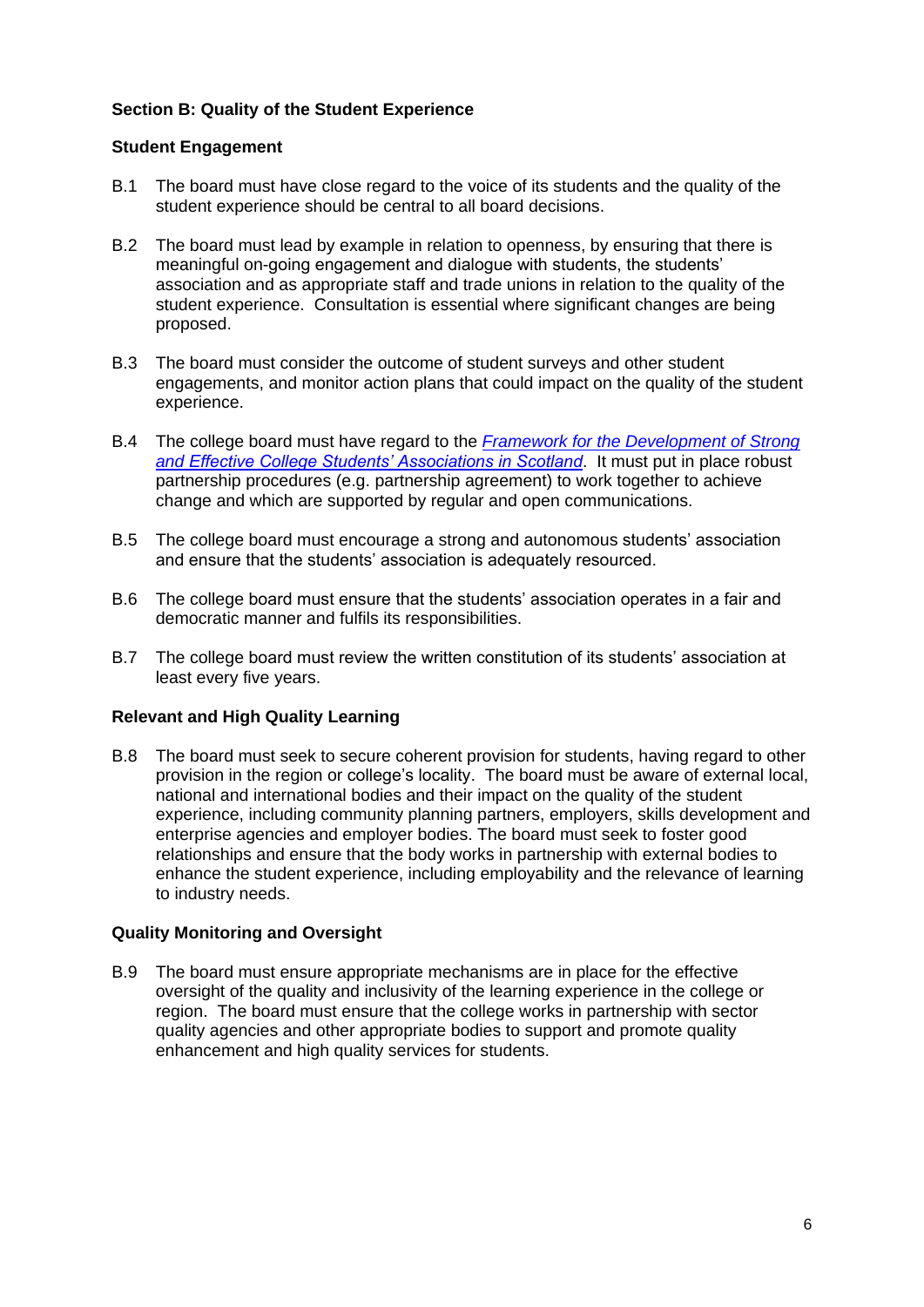# **Section C: Accountability**

#### **Accountability and Delegation**

- C.1 The board is primarily accountable to its main funder, either SFC or its regional strategic body. Through the chain of funding, the body is ultimately responsible to the Scottish Ministers who are accountable to the Scottish Parliament.
- C.2 The board must ensure delivery of its outcome agreement or in the case of an assigned college, its agreed contribution to the region's outcome agreement.
- C.3 The board must ensure it fulfils its statutory duties and other obligations on it, and that the terms and conditions of its grant are being met.
- C.4 Scottish Ministers have powers to remove by order any or all board members of an incorporated college (except the principal) or a regional board for serious or repeated breaches of a term and condition of grant.
- C.5 The board also has a wider accountability to a range of stakeholders including students (both current and prospective), its staff, the wider public, employers and the community it serves, for the provision high quality education that improves people's life chances and social and economic well-being.
- C.6 Incorporated colleges and regional boards must maintain and publicly disclose a current register of interests for all board members. Board members should declare any conflicts of interest in the business of the meeting prior to the commencement of each meeting of the board and its committees and withdraw from meetings as appropriate.
- C.7 The board must ensure that its decision-making processes are transparent, properly informed, rigorous and timely, and that appropriate and effective systems of financial and operational control, quality, management of staff, risk assessment and management are established, monitored, continuously improved and appropriately impact assessed. This includes:
	- a) the prompt production, dissemination and online publication of board/committee agendas, minutes and papers to the public
	- b) every board meeting and every committee meeting having a well-structured agenda circulated timeously in advance
	- c) the retention of all key documentation which help justify the decisions made by the board and its committees.
- C.8 The board may delegate responsibilities to committees for the effective conduct of board business. As a minimum the committees required are Audit, Remuneration, Finance and Nominations/Appointments. Delegation of responsibilities from and matters reserved to the board and its committees must be set out in a scheme of delegation including the functions delegated by the board to the chair, committees, the principal and the board secretary (and any other members of staff). Incorporated college boards and regional boards have no powers to delegate functions to an individual board member (except the chair who has no authority to act outwith their delegated powers).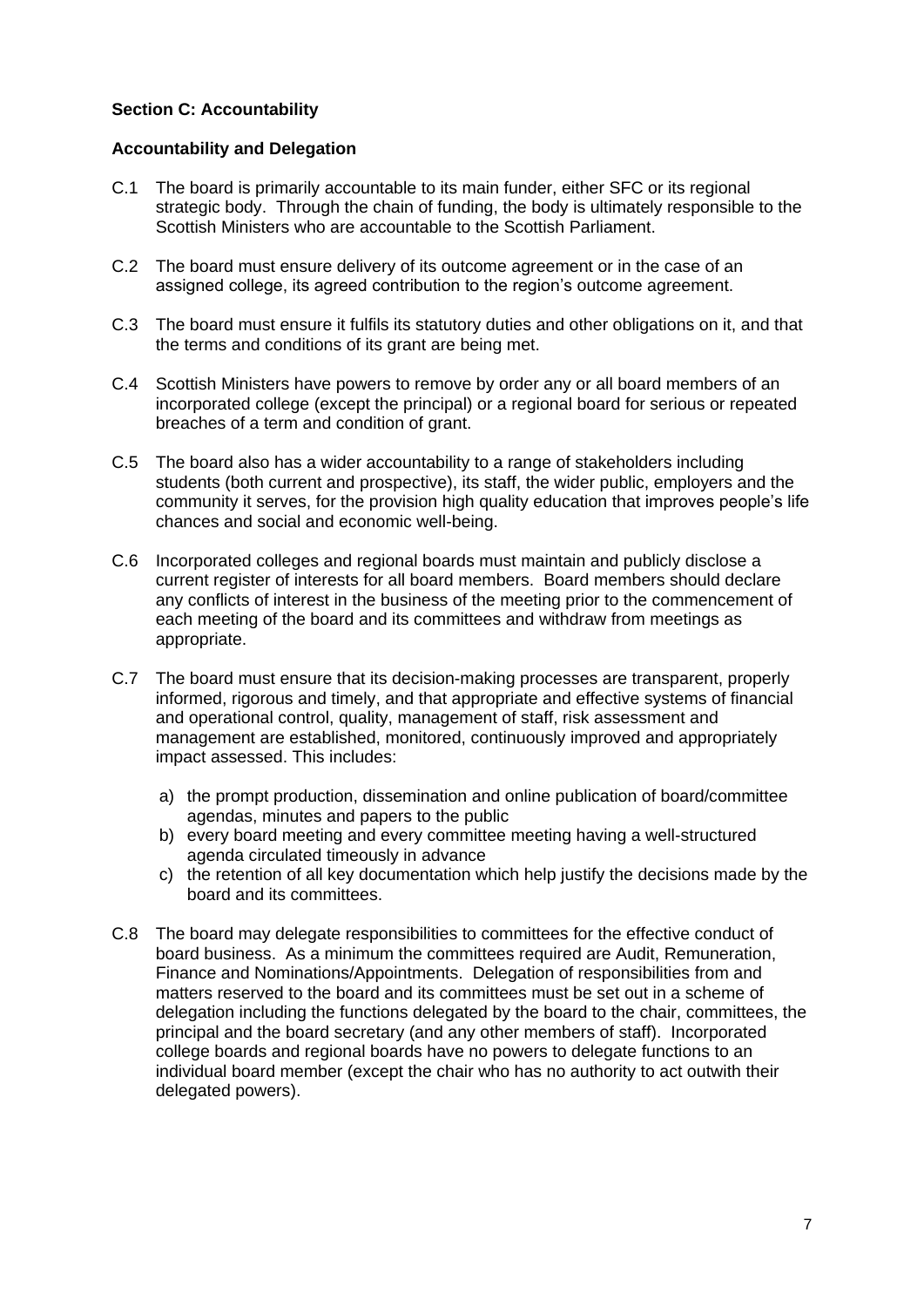- C.9 The board must ensure every board committee has a specified member of the management team to provide objective, specialist advice to support it to discharge its remit, including by explaining in an accessible way the matters under discussion and the possible implications of different options.
- C.10 The board must consider and have in place procedures to ensure effective working relationships and constructive dialogue amongst the board as a whole and ensure there are effective reporting and two way communications between committees and the board. The board must ensure that discussions and decisions of every committee are accurately recorded and reported to the board, no later than the next meeting of the board.

#### **Risk Management**

- C.11 The board of a college or a regional body is responsible for the overall management of risk and opportunity. It must set the risk appetite of the body and ensure there is an appropriate balance between risk and opportunity and that this is communicated via the principal to the body's management team.
- C.12 The board must ensure that sound risk management and internal control systems are in place and maintained. It must ensure there is a formal on-going process for identifying, reporting, evaluating and managing the body's significant risks and review the effectiveness of risk management, business continuity planning and internal control systems.

# **Audit Committee**

- C.13 The Audit Committee must support the board and the principal by reviewing the comprehensiveness, reliability and integrity of assurances including the body's governance, risk management and internal control framework.
- C.14 The scope of the Audit Committee's work must be defined in its terms of reference and encompass all of the assurance needs of the board and the principal. The Audit Committee must have particular engagement with internal and external audit, and must work with management and auditors to resolve any issues in relation to financial reporting.
- C.15 The Audit Committee must promptly pursue recommendations arising from audit reports and must monitor their implementation.
- C.16 The membership of the Audit Committee cannot include the board chair or the principal. The role of the college executive is to attend meetings at the invitation of the committee chair and to provide information for particular agenda items.
- C.17 The Audit Committee terms of reference must provide for the committee to sit privately without any non-members present for all or part of a meeting if they so decide. The Audit Committee members should meet with the internal and external auditors without the executive team present at least annually.
- C.18 At least one member of the Audit Committee should have recent relevant financial or audit experience.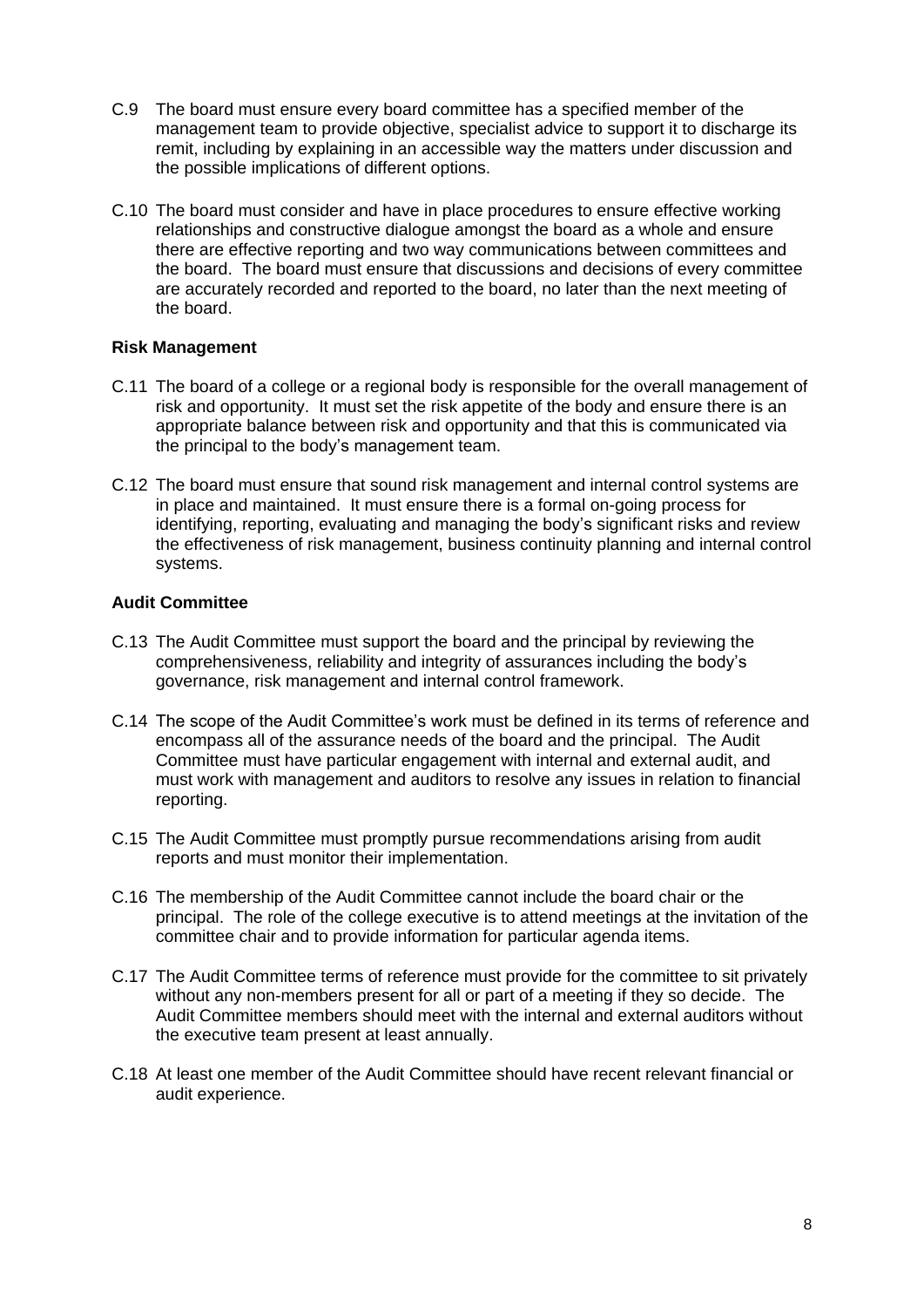#### **Remuneration Committee**

- C.19 It essential that members of the Remuneration Committee understand their role and responsibilities. Members must undertake the online training module for Remuneration Committees provided by College Development Network within one month of appointment.
- C.20 The board must have a formal procedure in place for setting the remuneration of the principal by a designated committee of non-executive members. The board may wish to supplement this by taking evidence from a range of sources. In particular, staff and students should have a role in gathering and submitting evidence in relation to the college principal to the relevant committee.
- C.21 The board chair cannot be the chair of the Remuneration Committee (but they can be a member of it).

#### **Financial and Institutional Sustainability**

- C.22 The board is responsible for ensuring the financial and institutional sustainability of the body. The board must ensure compliance with its Financial Memorandum (either with SFC or the regional strategic body, depending on which is funding it), including in relation to incorporated colleges and regional boards, relevant aspects of the Scottish Public Finance Manual.
- C.23 The board must ensure that:
	- funds are used as economically, efficiently and effectively as possible
	- effective monitoring arrangements are in place
	- college staff report relevant financial matters to it.
- C.24 For colleges that are charitable organisations, board members are also charity trustees. The board of a college that is a charity must ensure its members are aware of their responsibilities under charity legislation and for complying with relevant provisions as set out by the Office of the Scottish Charity Regulator. See *[OSCR Guidance and](http://www.oscr.org.uk/charities/guidance/guidance-and-good-practice-for-charity-trustees)  [Good Practice for Charity Trustees.](http://www.oscr.org.uk/charities/guidance/guidance-and-good-practice-for-charity-trustees)*

#### **Staff Governance**

- C.25 The college board as the employer, is responsible for promoting positive employee relations and for ensuring effective partnership between recognised trade unions and management.
- C.26 The board must have a system of corporate accountability in place for the fair and effective management of all staff, to ensure all legal obligations are met and all policies and agreements are implemented and identify areas that require improvement and to develop action plans to address them.
- C.27 The board must comply with the nationally agreed college sector *[Staff Governance](http://www.collegedevelopmentnetwork.ac.uk/wp-content/uploads/2016/07/Staff-Governance-Standard.pdf)  [Standard](http://www.collegedevelopmentnetwork.ac.uk/wp-content/uploads/2016/07/Staff-Governance-Standard.pdf)*.
- C.28 The college board must comply with collective agreements placed on it through national collective bargaining for colleges.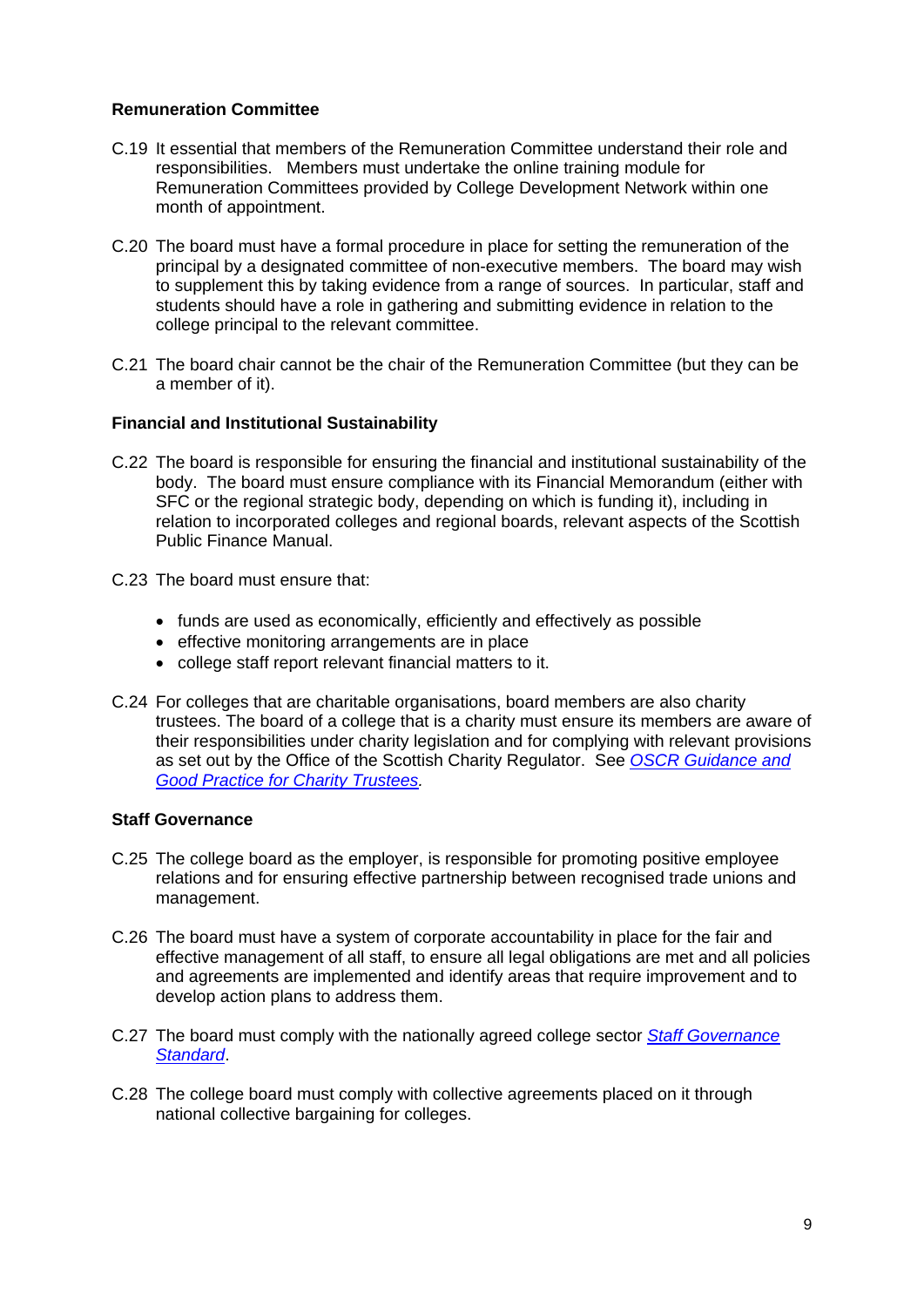# **Section D: Effectiveness**

#### **The Board Chair**

- D.1 The chair is responsible for leadership of the board and ensuring its effectiveness in all aspects of its role. The chair is responsible for setting the board's agenda and ensuring that adequate time is available for discussion of all agenda items, particularly strategic issues. The chair must promote a culture of openness and debate by:
	- encouraging the effective contribution of all board members
	- fostering constructive challenge and support to the principal, executive team and fellow board members
	- effective team-working
	- positive relations between board members.

The chair must engage with the principal and the board secretary in a manner which is both constructive and effective.

D.2 The board and its committees must have the appropriate balance of skills, experience, independence and knowledge of the body to enable them to discharge their respective duties and responsibilities effectively.

#### **Board Members**

- D.3 Each board member is collectively responsible and accountable for all board decisions. Board members must make decisions in the best interests of the college and/or region as a whole rather than selectively or in the interests of a particular group.
- D.4 Staff and student board members are full board members and bring essential and unique, skills, knowledge and experience to the board. Staff and student board members must not be excluded from board business unless there is a clear conflict of interest, in common with all board members.
- D.5 Where the college is a charity, all board members, as charity trustees, including staff and student board members, have legal duties and responsibilities under the Charities Act 2005. This includes registering any personal interests that could be seen as conflicting with the interests of the body. The 'objective test' for judging if there is a conflict of interest is:

*"… whether a member of the public, with knowledge of the relevant facts, would reasonably regard the interest as so significant that it is likely to prejudice your decision making in your role as a member of a public body".*

#### **Principal and Chief Executive**

- D.6 The college board must appoint the principal as chief executive of the college, securing approval for the appointment and terms and conditions of the appointment from the regional strategic body if necessary.
- D.7 The college board must ensure there is an open and transparent recruitment process for the appointment. Students and staff must have an opportunity to contribute to the recruitment process.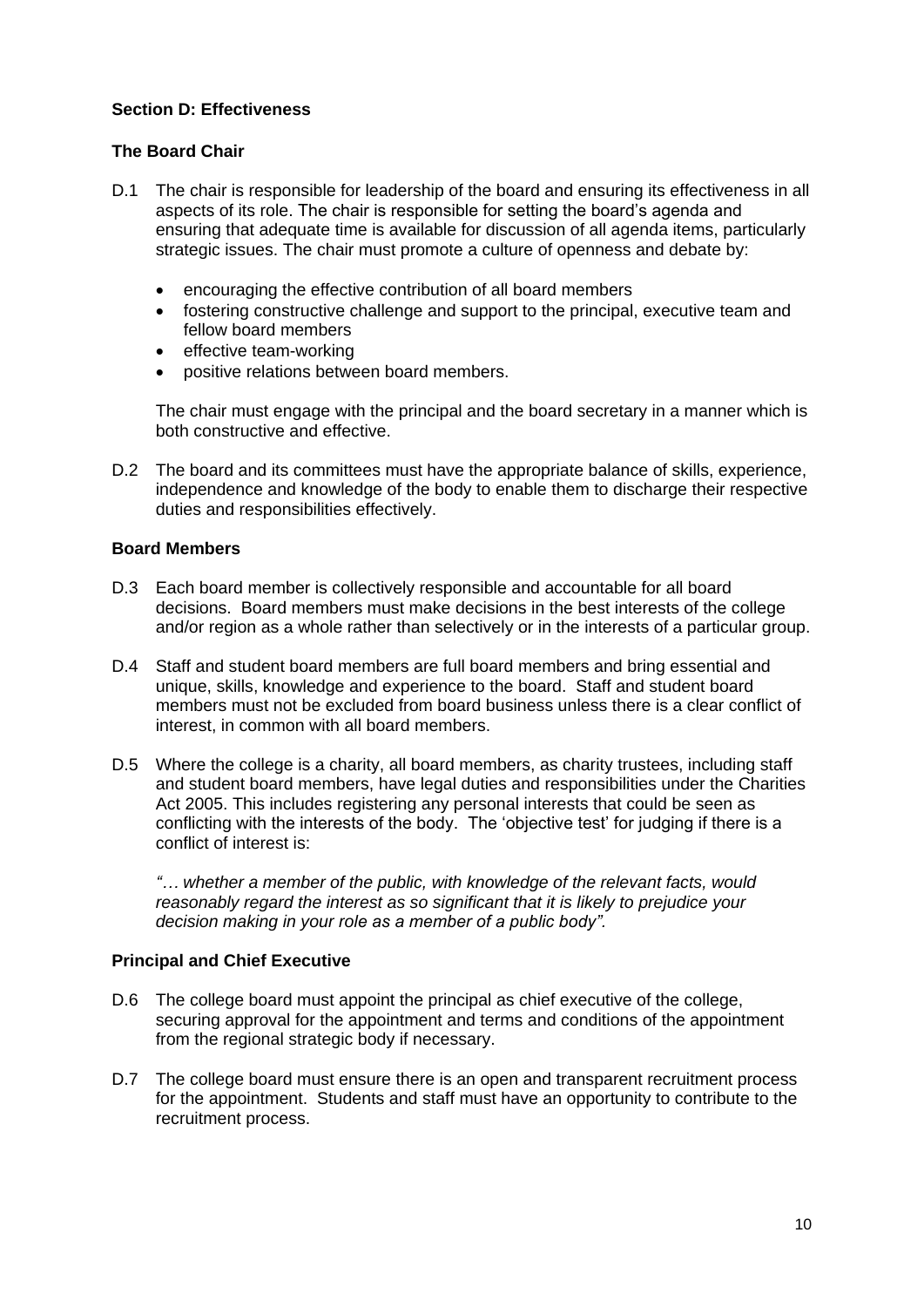- D.8 The college board must delegate to the principal, as chief executive, authority for the academic, corporate, financial, estate and human resource management of the college, and must ensure the establishment of such management functions are undertaken by and under the authority of the principal.
- D.9 The college board must ensure a clear process is in place to set and agree personal performance measures for the principal. This process should seek the views of students and staff. The chair, on behalf of the board, should monitor, review and record the principal's performance, at least annually, against the agreed performance measures.
- D.10 The principal, as a board member, shares responsibility for good governance with the chair and all other members of the board, supported by the board secretary. The principal also enables good governance through supporting effective communication and interaction between the body and the rest of the college including staff and students.
- D.11 The board provides strategic direction for the region and/or college, and the chair provides leadership to the board. The principal provides leadership to the staff of the body.
- D.12 The board must provide a constructive challenge to the principal and executive team and hold them to account.

# **Board Secretary**

- D.13 The board as a whole must appoint a board secretary who is responsible to it and reports directly to the chair in their board secretary capacity. The board secretary may be a member of the senior management team in their board secretary capacity, but they cannot hold any other senior management team position at the same time. The appointment and removal of the board secretary is a decision of the board as a whole.
- D.14 All board members must have access to the board secretary who has an important governance role in advising the board, the committees and individual board members and supporting good governance. The distinctive board secretary role includes:
	- facilitating good governance and advising board members on:
		- the proper exercise of their powers, including in relation to relevant legislation
		- the board's compliance with its Financial Memorandum, the Good Governance Code, its Standing Orders and Scheme of Delegation
		- their behaviour and conduct in relation to the board's Code of Conduct.
	- providing clear advice to the chair and the board/committees on any concerns the board secretary may have that board members have not been given:
		- sufficient information
		- information in an appropriate form
		- sufficient time to monitor, scrutinise or make informed and rigorous decisions in an open and transparent way.
	- attending and providing support to every board meeting and every meeting of every board committee. Where the board secretary is unable to attend, while the board secretary retains overall responsibility, proper arrangements must be made to cover the role with a person who is fully able to discharge the role effectively.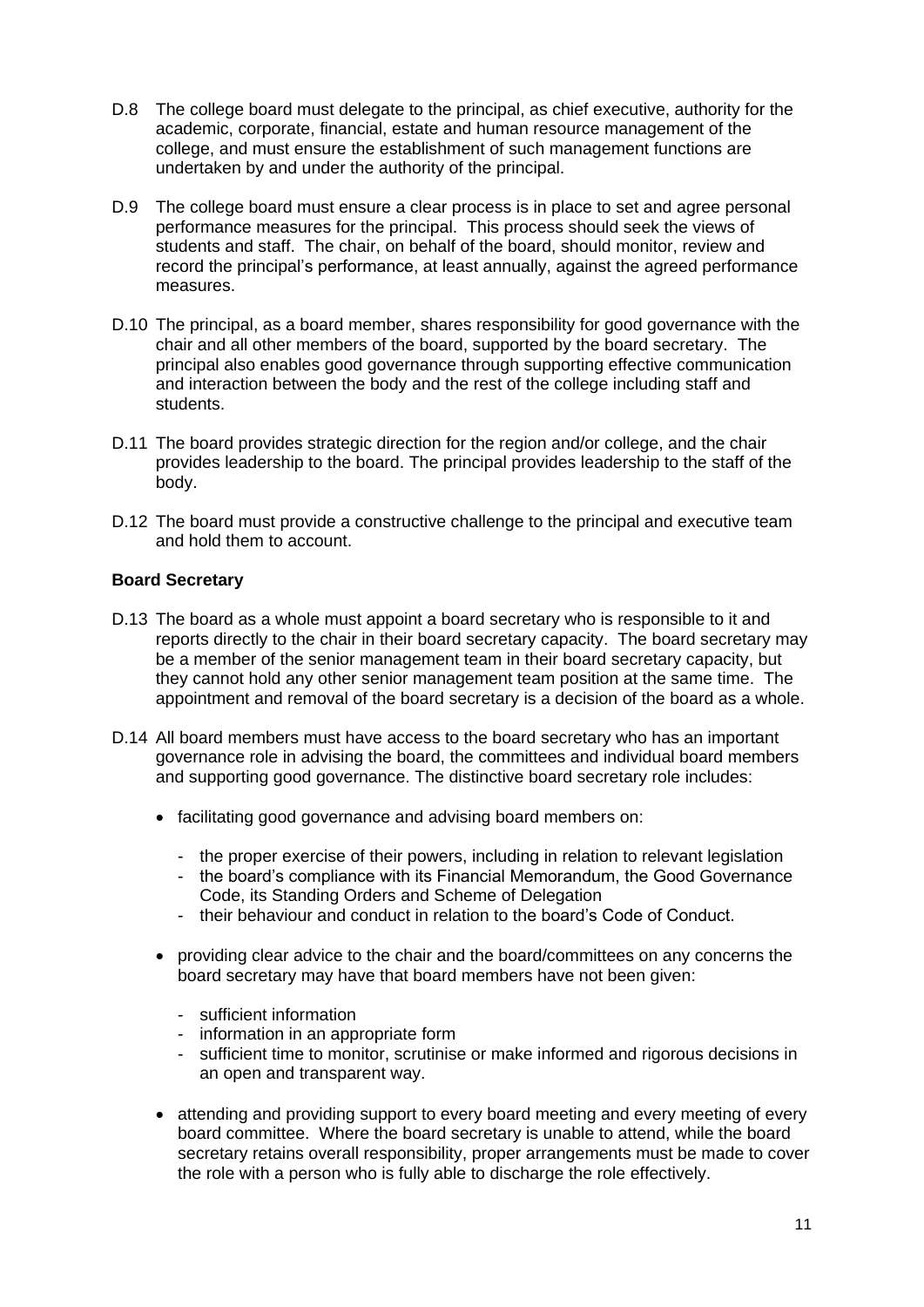- having an unambiguous right to speak at board and committee meetings to convey any concerns they may have about governance. This extends to someone substituting for the board secretary.
- reporting any unresolved concerns about the governance of the body to the relevant funding body (i.e. SFC or the regional strategic body).

D.15 The board must ensure the board secretary:

- has suitable skills, knowledge and behaviours to carry out their role effectively
- receives appropriate induction, and if new to the role, is mentored by a more experienced board secretary for at least their first year
- has adequate time and resources available to undertake their role effectively.
- D.16 The board must ensure arrangements are in place to deal with a board secretary's potential or real conflicts of interest.

#### **Board Member Appointment, Induction and Training**

- D.17 For boards with responsibility for board appointments, the board must ensure a formal and open procedure is in place for recruiting and selecting new non-executive board members. Boards must have regard to all relevant Ministerial Guidance on board appointments.
- D.18 The board is responsible for ensuring appropriate arrangements are in place for the conduct of student elections and nominations, and elections of staff members to the board.
- D.19 The chair must ensure that new board members receive a formal induction on joining the board, tailored in accordance with their individual and collective needs. The board secretary should support the chair in the provision of relevant induction for new board members.
- D.20 The board must ensure all board members undertake appropriate training and development in respect of their governance role. The board secretary should support the chair in the provision of relevant training and development opportunities for board members, which should be tailored to meet board members skills and needs. The board secretary must keep records of the development activity of board members, including the chair.
- D.21 The board must ensure that new committee members receive a committee induction and have their specific training needs assessed and met.

### **Board Evaluation**

- D.22 Extension of the term of office of board appointments requires evidence and the board must ensure appropriate mechanisms are in place to support this.
- D.23 The board must keep its effectiveness under annual review and have in place a robust self-evaluation process. There should also be an externally facilitated evaluation of its effectiveness at least every three years. The board must send its self-evaluation (including an externally facilitated evaluation) and board development plan (including progress on previous year's plan) to its funding body and publish them online.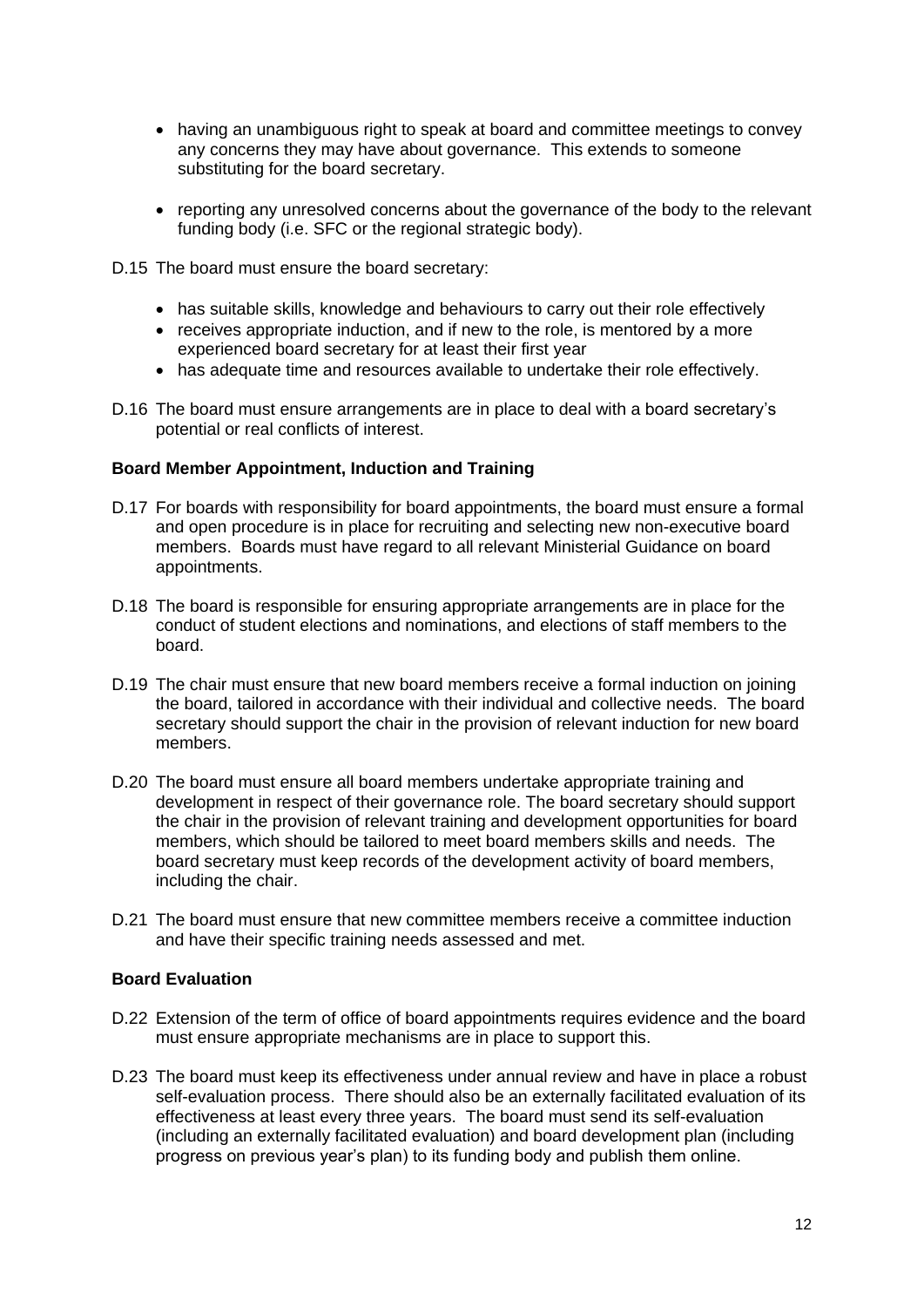- D.24 The board must agree a process for evaluating the effectiveness of the board chair and the committee chairs. The evaluation of the board chair should normally be led by the vice-chair/senior independent member.
- D.25 The board must ensure all board members are subject to appraisal of their performance, conducted at least annually, normally by the chair of the board.
- D.26 The performance of regional college chairs will also be evaluated by the Scottish Government, as regional college chairs are appointed by the Scottish Ministers and are personally accountable to them.
- D.27 The performance of assigned, incorporated college chairs will also be evaluated by the regional strategic body, as they are appointed by the regional strategic body and are personally accountable to them.

#### **Section E: Relationships and Collaboration**

#### **Partnership Working**

- E.1 The board must work in partnership to secure the coherent provision of high quality fundable further and higher education in their localities.
- E.2 The board must ensure effective consultation, local and regional planning and must follow the principles of effective collaborative working: mutual respect, trust and working towards commonly agreed outcomes.
- E.3 The board must ensure effective partnership working with local and national bodies including businesses, public and third sector organisations to develop commonly agreed priorities following the principles of effective collaborative working.
- E.4 The board must encourage and support effective partnership working and collaboration within and across regions to address local needs and meet national priorities and specialisms.